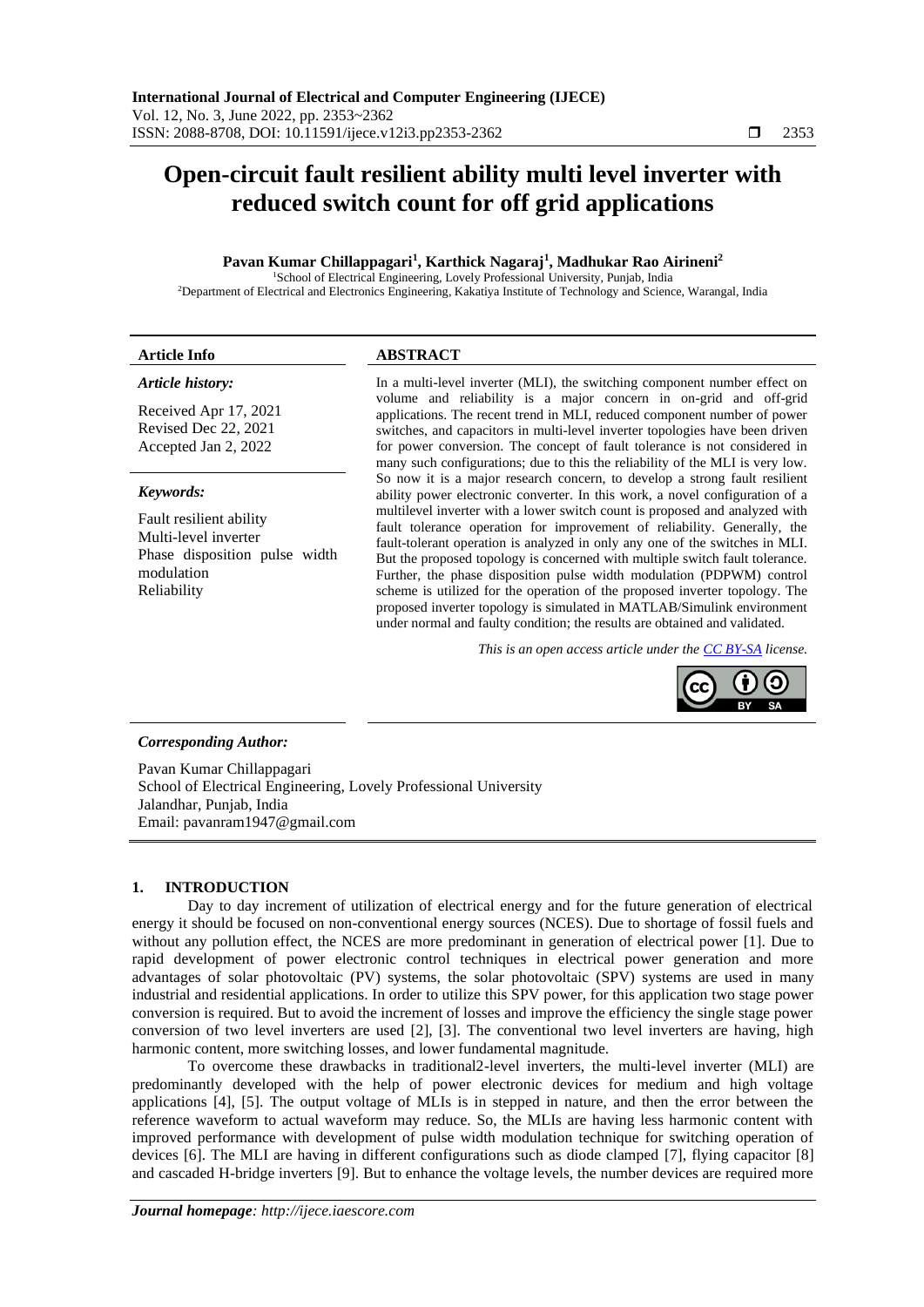and the switching losses are higher in the above type of configurations. Also, the sharing of voltage across each device is also not in same. So, the new topologies of MLI are introduced with modular of addition and subtraction of sources for lower switching losses along with equal sharing voltage across each device, which are hybrid multilevel inverters [10]–[12].

In off grid or islanded application, the solar PV power generation systems are more preferable as compared to other non-conventional energy sources [13], [14]. Generally, a small scale power supply network in remote areas will operated in off grid application. But the probability of power failure issues, because of source and switches of inverter topologies are more. So, this effect may cause to damage the solar PV system and it requires more time to settle in steady state. To avoid these issues, the MLI are operated with fault resilient ability technique for SPV systems without any interruption of power supply to loads [15], [16]. In study [17], the multilevel inverter with a switch failure problem under fault condition and in study [18], coupled Scott transformer based fault-tolerant configuration for grid connected fed solar PV system is presented. Generally, under normal operation the MLI operates with less number of switches, but under faulty operation the extra leg of switch is replace with fault switch. In study [19], the three level inverter with T type topology is discussed with fault resilient control strategy for open circuits faults without extra devices. The fault tolerant in CHB inverter is analyzed by using a network of relays [20]. Furthermore, the configuration has been altered to protect the switches against larger blocking voltages with extra devices. The reduced switch count inverter configuration is designed in [21] to overcome the problem in [22]. But the inverter configuration is required polarity changer circuit which is not needed in fault tolerant [23]. The prefault ability of output power is provided in [24], without increasing the ripple voltage across capacitor is designed under fault condition. But the output power must increases in it, due to active switches are placed instead of faulty switches under abnormal operation. In [25], the open and short circuit faulty operation of switches is discussed in inverter configuration with placing redundant switches [26].

In this paper, to overcome the above mentioned drawbacks the single phase multilevel inverter topology with low switch count for off grid application with fault resilient ability technique is proposed. The proposed technique is having more capability, when open circuit fault occurs across the source or switch. The proposed topology is more reliable with less number of switches and a very small modification in switching operation. The paper is organized as follows. The proposed MLI configuration with less number of switches is described in section 2. In section 3 generation of voltage levels across the load for proposed inverter, the proposed inverter under normal and faculty condition operation explained, and also switching signal generation of the multilevel inverter is described. The MATLAB simulation results of the proposed inverter configuration are analyzed in section 4. The conclusion of the proposed work is mentioned in section 5.

#### **2. PROPOSED SYSTEM CONFIGURATION**

The schematic diagram as shown in Figure 1 is proposed configuration of fault resilient ability MLI with optimized switches for single phase. It consists of main inverter with six unidirectional switches and three redundant bidirectional switches. The main inverter is for the production of seven output voltage levels and the redundant switches are for improving the fault resilient ability.



Figure 1. Schematic diagram of a fault resilient ability seven level inverter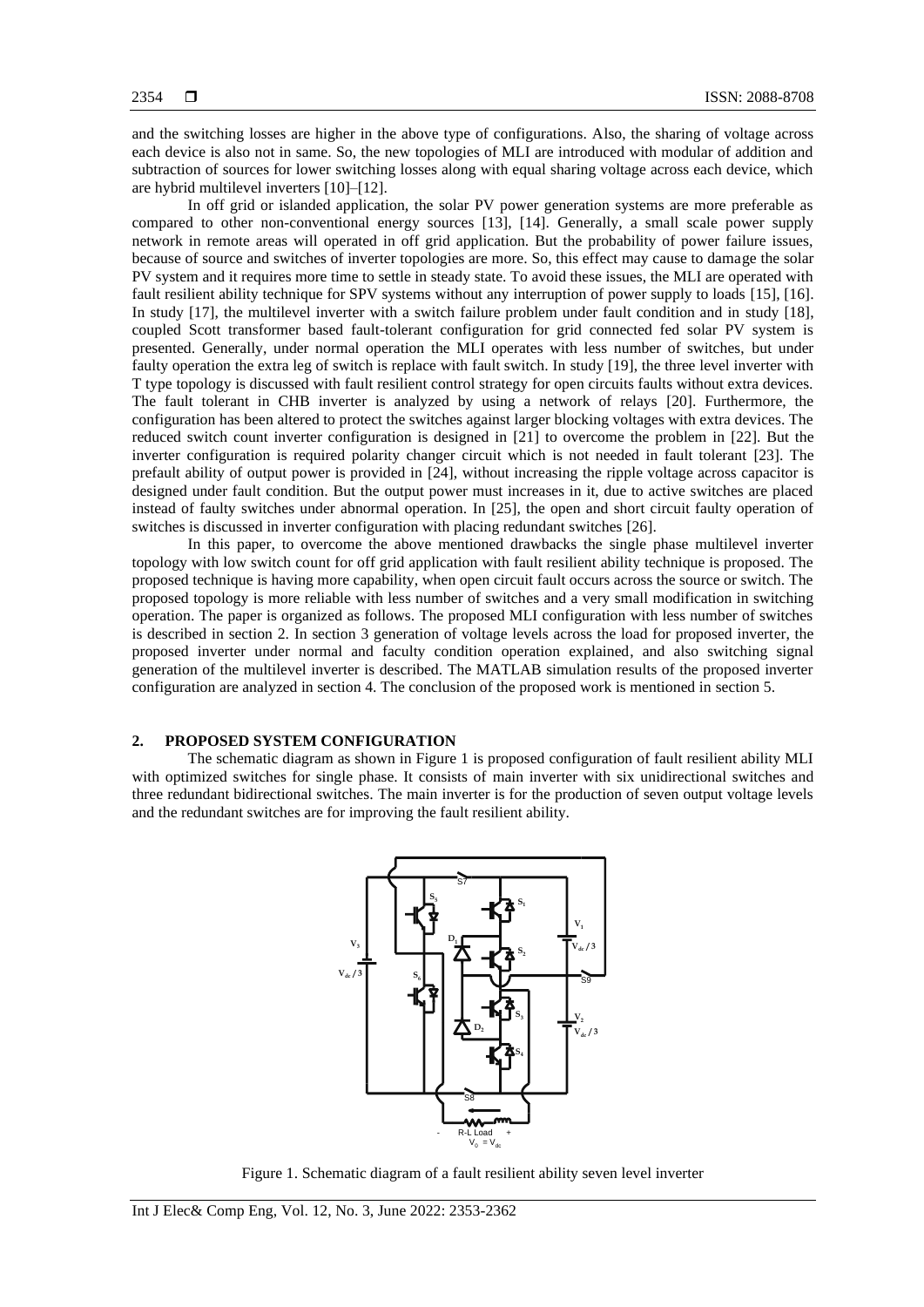The proposed novel seven-level inverter topology is designed by parallel connection of neutral point diode clamped three-level inverter with half-bridge two-level inverter through one redundant switch. It consists of three DC symmetrical voltage sources. The load must be placed between the neutral point diode clamped inverter and half-bridge inverter circuit. In general, almost all residential and industrial application the load may considered as inductive load, so for the off grid applications the proposed system is analyzed with RL-load.

#### **3. OPERATION AND MODULLATION TECHNIQUE**

In order to operate the proposed inverter configuration for generation of seven level output voltage the phase disposition pulse width modulation switching technique is presented.

#### **3.1. Modes of operation of proposed inverter**

To understand the principal operation of proposed novel 1-phase 7-level inverter is explained in various modes with generation of seven voltage levels and also provided the direction of flow of current from source to load. In each mode of operation, the active switches are appeared in Figure 2 (in Appendix) under normal operation or without any faulty. The switching combination for production of seven level output voltages is presented in Table 1 under normal operation i.e., without fault operation. The seven modes of operations:

- − Mode 1: The switches S1, S2, S5 and S8 are enabled to activate and remaining switches are deactivated, then the combination of switches action the load voltage is produced, which is equal to  $V_{dc}$  volts. Because of all three-voltage source module of addition the highest magnitude of voltage is produced across the load. The operation of active circuit with direction of flow of current is appeared in Figure 2(a).
- − Mode 2: The switches S1, S2, S6 and S8 are enabled to activate and remaining switches are deactivated, then the combination of switches action the load voltage is produced, which is equal to 2  $V_{dc}/3$  volts. Because of two voltages source addition the medium magnitude of voltage is produced across the load. The operation of active circuit with direction of flow of current is appeared in Figure 2(b).
- − Mode 3: The switches S3, S4, S5 and S8 are enabled to activate and remaining switches are deactivated, then the combination of switches action the load voltage is produced, which is equal to  $V_{dc}/3$  volts. Because of single voltage source presents the low magnitude of voltage is produced across the load. The operation of active circuit with direction of flow of current is appeared in Figure 2(c).
- Mode 4: The switches S1, S2, S5 and S7 are enabled to activate and remaining switches are deactivated, then the combination of switches action the load voltage is produced, which is equal to Zero volts. Because the short circuit of the all the switches with respect to load, the zero magnitude of voltage is placed across the load. The operation of active circuit with direction of flow of current is appeared in Figure 2(d).
- − Mode 5: The switches S1, S2, S6 and S7 are enabled to activate and remaining switches are deactivated, then the combination of switches action the load voltage is produced, which is equal to  $-V_{dc}/3$  volts. Because of single voltage source presents the low magnitude of voltage is produced across the load with negative polarity. The operation of active circuit with direction of flow of current is appeared in Figure 2(e).
- Mode 6: The switches S3, S4, S5 and S7 are enabled to activate and remaining switches are deactivated, then the combination of switches action the load voltage is produced, which is equal to -2  $V_{\rm dc}/3$  volts. Because of two voltages source addition the medium magnitude of voltage is produced across the load with negative polarity. The operation of active circuit with direction of flow of current is appeared in Figure 2(f).
- Mode 7: The switches S3, S4, S6 and S7 are enabled to activate and remaining switches are deactivated, then the combination of switches action the load voltage is produced, which is equal to  $-V_{dc}$  volts. Because of all three voltages source module of addition the highest magnitude of voltage is produced across the load with negative polarity. The operation of active circuit with direction of flow of current is appeared in Figure 2(g).

In off grid or islanded application, the solar PV power generation systems are more preferable as compared to other non-conventional energy sources. Generally, a small scale power supply network in remote areas will operated in off grid application. But the probability of power failure issues, because of source and switches of inverter topologies are more. So, this effect may cause to damage the solar PV system and it requires more time to settle in steady state. To avoid these issues, the multilevel inverter are operated with fault resilient ability technique for solar PV systems without any interruption of power supply to loads, which already discussed in introduction also.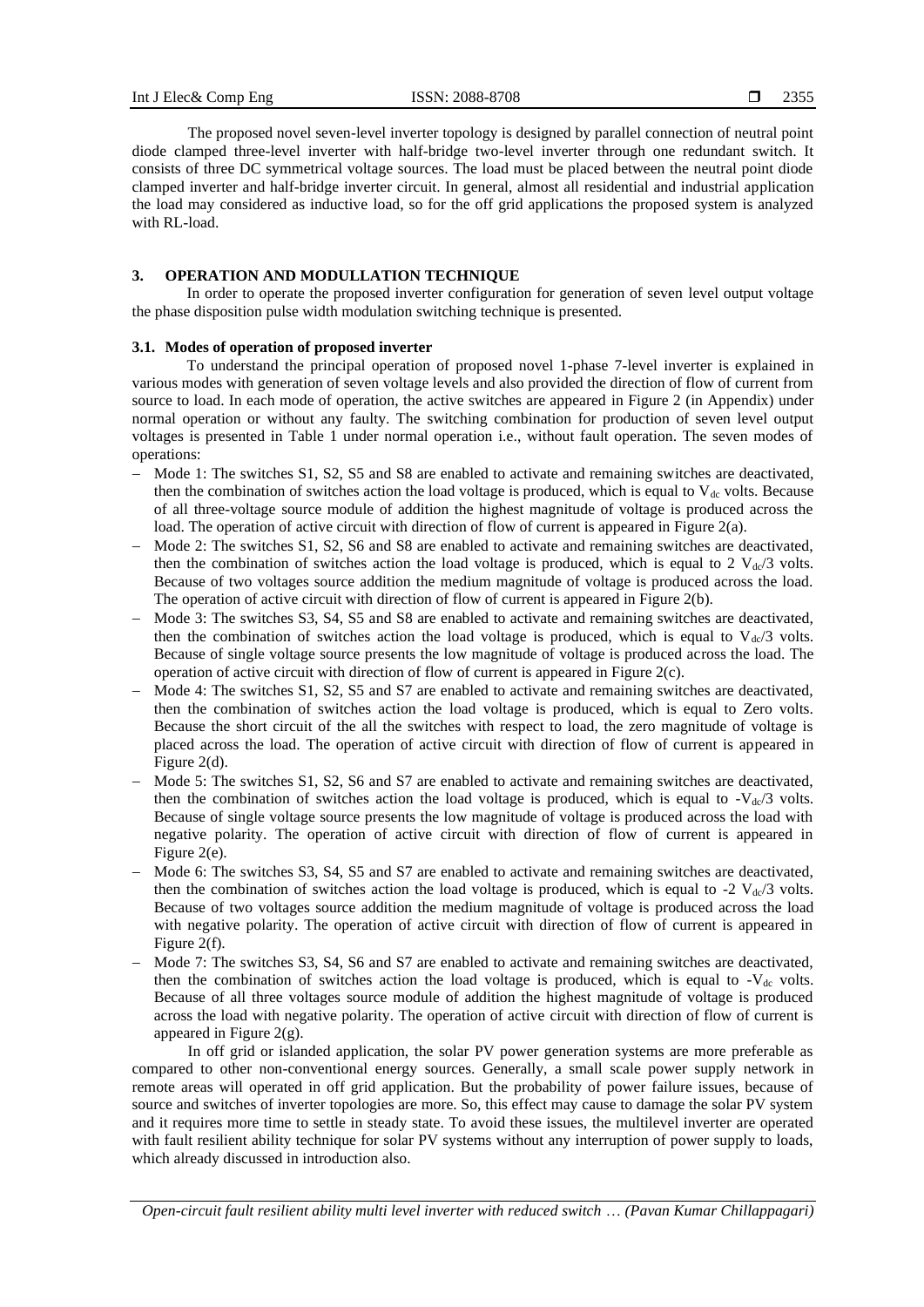| Table 1. Switching strategy under normal operation for seven-level output voltage |                |    |  |    |    |    |  |  |  |
|-----------------------------------------------------------------------------------|----------------|----|--|----|----|----|--|--|--|
| Magnitude of voltage                                                              | S <sub>1</sub> | S2 |  | S4 | S5 | 56 |  |  |  |
| $^{\prime}$ dc.                                                                   |                |    |  |    |    |    |  |  |  |
| $2(V_{dc}/3)$                                                                     |                |    |  |    |    |    |  |  |  |
| $\rm V_{dc}/3$                                                                    |                |    |  |    |    |    |  |  |  |
|                                                                                   |                |    |  |    |    |    |  |  |  |
| $-V_{dc}/3$                                                                       |                |    |  |    |    |    |  |  |  |
| $-2(V_{dc}/3)$                                                                    |                |    |  |    |    |    |  |  |  |
| $-V_{\text{dc}}$                                                                  |                |    |  |    |    |    |  |  |  |

| Table 1. Switching strategy under normal operation for seven-level output voltage |
|-----------------------------------------------------------------------------------|
|-----------------------------------------------------------------------------------|

#### **3.2. Modes of operation of proposed inverter under fault condition**

In the proposed inverter, if any one of the switch damages it means it may act as open circuit fault in that case the inverter unable to procure the same number of output voltage levels. But with fault resilient ability technique will providingthecontinues power to load with reduced number of levels. If one of the switches has faulted, it produces five numbers of output voltage levels and similarly two switches at time having faulty condition; it produces three level output voltages. The switching strategy is shown in Table 2 under faulty condition.

The Figure 3(a) represents positive higher voltage level, the switches S2, S5 and S8 are enabled to activate and remaining switches are deactivated, Figure 3(b) denotes the positive middle voltage level, the switches S2, S6 and S8 are enabled to activate and remaining switches are deactivated, Figure 3(c) shows the zero voltage level, the switches S3,S4, S6, and S8 are enabled to activate and remaining switches are deactivated, Figure 3(d) represents the negative middle voltage level, the switches S3, S4 and S9 are enabled to activate and remaining switches are deactivated, and Figure 3(e) denote the negative higher voltage level during single switch failure, The switches S3, S6, and S7 are enabled to activate and remaining switches are deactivated. The modes of operation of proposed inverter with single switch failure condition is explained in detail and it also shows the production of five level output voltages across the load. The single switch S1 is considered for the analysis. If any of other single switch also failure to operate, then similar to the S1 operation, the five level of output voltages are produces across load, but the switching sequence operation changes. Figure 3 see in Appendix.

|                                                     | Table 2. Switching stratagy under fault condition |                |                  |                |          |              |              |          |                |          |
|-----------------------------------------------------|---------------------------------------------------|----------------|------------------|----------------|----------|--------------|--------------|----------|----------------|----------|
|                                                     | Switches levels                                   | S <sub>1</sub> | S <sub>2</sub>   | S <sub>3</sub> | S4       | S5           | S6           | S7       | S8             | S9       |
| Case-I: During Fault Resilient of switch S1         | $2$ Vdc/3                                         | $\Omega$       |                  | $\Omega$       | $\Omega$ |              | $\Omega$     | $\theta$ |                | $\theta$ |
|                                                     | Vdc/3                                             | $\Omega$       |                  | $\Omega$       | $\Omega$ | $\Omega$     | 1            | 0        |                | $\Omega$ |
|                                                     | $\Omega$                                          |                | $\Omega$         |                |          | $\Omega$     |              | 0        |                | 0        |
|                                                     | $-Vdc/3$                                          |                | $\Omega$         |                |          | $\Omega$     | $\Omega$     | $\Omega$ | $\Omega$       |          |
|                                                     | $-2$ Vdc $/3$                                     |                | $\boldsymbol{0}$ |                | $\Omega$ | $\mathbf{0}$ |              |          | 0              | 0        |
| During Fault Resilient of switch S2                 | $2$ Vdc $/3$                                      | $\Omega$       | $\Omega$         |                |          | $\Omega$     | $\Omega$     |          |                |          |
|                                                     | Vdc/3                                             | $\Omega$       | $\mathbf{0}$     |                |          |              | 0            | 0        |                | 0        |
|                                                     | 0                                                 | $\Omega$       | $\Omega$         |                |          | $\Omega$     |              | $\Omega$ |                | 0        |
|                                                     | $-Vdc/3$                                          | $\theta$       | $\mathbf{0}$     |                | $\Omega$ |              |              | $\Omega$ | $\overline{0}$ |          |
|                                                     | $-2$ Vdc/3                                        |                | $\Omega$         |                | $\Omega$ | $\Omega$     |              | 1        | $\Omega$       | $\Omega$ |
| During Fault Resilient of switch S3                 | $2$ Vdc/3                                         | 0              |                  | $\Omega$       | $\Omega$ | 1            | $\mathbf{0}$ | $\theta$ |                | $\Omega$ |
|                                                     | Vdc/3                                             |                |                  | $\Omega$       | $\Omega$ | $\mathbf{0}$ |              | 0        |                | 0        |
|                                                     | $\Omega$                                          |                |                  | $\Omega$       | $\Omega$ |              | $\mathbf{0}$ |          | $\theta$       | $\Omega$ |
|                                                     | $-Vdc/3$                                          |                |                  | $\Omega$       | $\Omega$ | $\mathbf{0}$ |              |          | 0              | $\Omega$ |
|                                                     | $-2$ Vdc/3                                        |                |                  | $\Omega$       | $\Omega$ |              |              | $\Omega$ | 0              |          |
| Case-II: during fault resilient of switch S1 and S5 | Vdc/3                                             | $\Omega$       |                  | 0              | 0        | $\Omega$     |              | 0        |                | 0        |
|                                                     | $\Omega$                                          |                | $\Omega$         |                |          | $\Omega$     |              | $\Omega$ |                | 0        |
|                                                     | $-Vdc/3$                                          | $\theta$       | $\mathbf{0}$     |                |          | $\Omega$     | $\Omega$     | $\Omega$ | 0              |          |
| During Fault Resilient of switch S1 and S6          | Vdc/3                                             | $\Omega$       | $\Omega$         |                |          | $\Omega$     | $\Omega$     | $\Omega$ | $\Omega$       |          |
|                                                     | $\Omega$                                          |                | $\Omega$         |                | $\theta$ | $\Omega$     | $\Omega$     | $\theta$ | 0              |          |
|                                                     | $-Vdc/3$                                          |                | $\mathbf{0}$     |                | $\Omega$ | 1            | $\mathbf{0}$ | 1        | $\overline{0}$ | 0        |
| During Fault Resilient of switch S2 and S5          | Vdc/3                                             | $\theta$       | $\mathbf{0}$     |                |          | $\Omega$     | $\mathbf{0}$ | $\theta$ | 0              |          |
|                                                     | 0                                                 |                | $\Omega$         |                | $\Omega$ | $\Omega$     | $\mathbf{0}$ | 0        | 0              |          |
|                                                     | $-Vdc/3$                                          |                | $\Omega$         |                | $\Omega$ | $\Omega$     | $\Omega$     | $\Omega$ | $\Omega$       |          |

Table 2. Switching stratagy under fault condition

## **3.3. Modulation technique**

To produce switching signals, for the intended inverter operation phase disposition pulse width modulation technique is utilized. The PD-PWM techniques similar to Sinusoidal pulse width modulation technique only, but the number carrier signals are more than one and which have different magnitude levels. To generate switching signal, the reference signal sinusoidal waveform is compared with every magnitude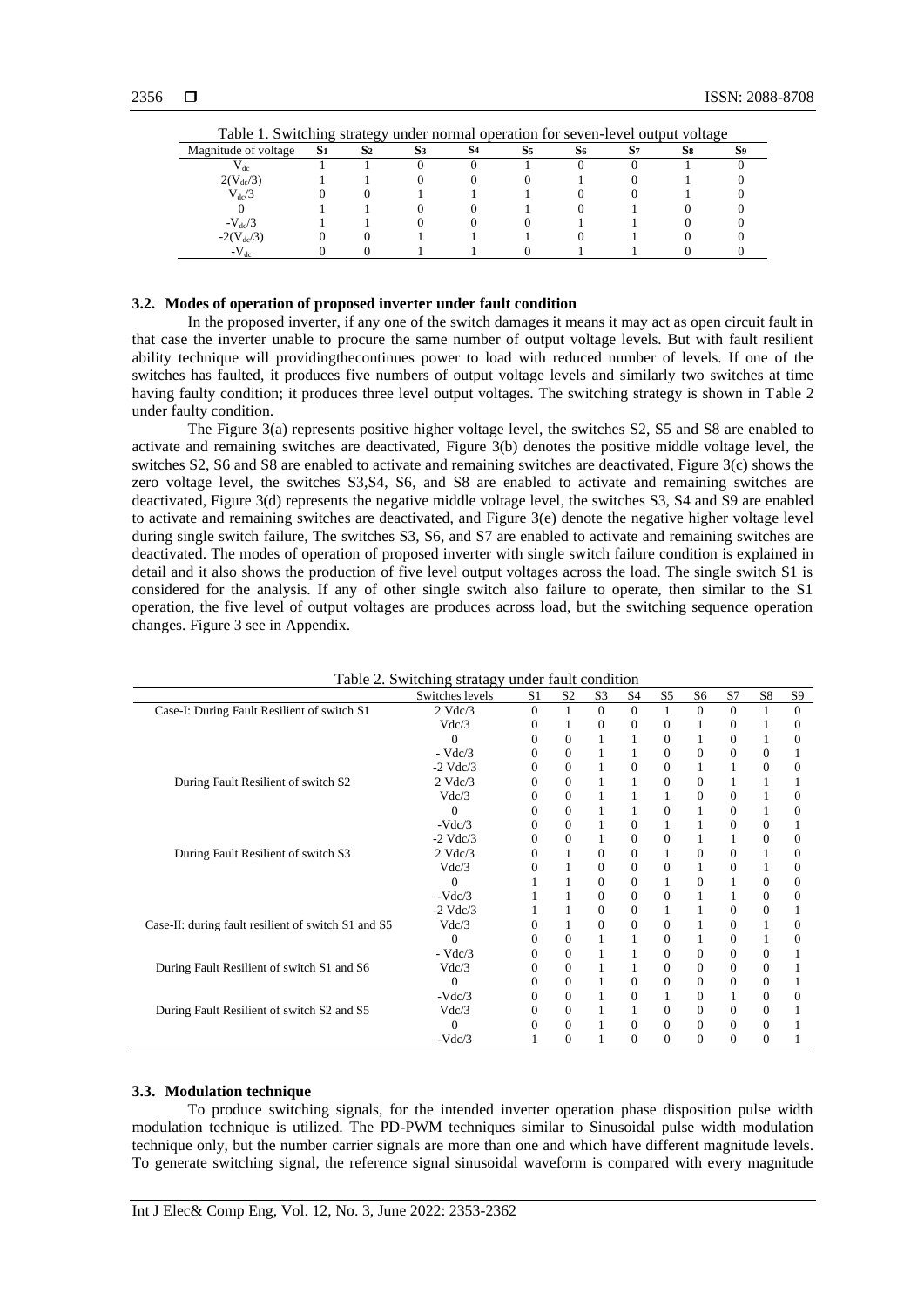level of carrier triangular signal. When the reference signal magnitude is more than the carrier signal at every level, the pulses generated which are applied to the inverter switches. The PD-PWM switching strategy waveforms are shown in Figure 4. The Figure 4(a) PD-PWM strategy is applicable when the inverter is operating under normal operation or without any fault switch. If any one of the switches is failed to operate, but for continuous power deliver to the load. The switching sequence of operation will be changes. In Figure 4(b) the PD PWM strategy for switching operation under faulty condition of single switch failure condition is shown. Similarly, the Figure 4(c) shows that the PD PWM strategy of two switches failure condition.



Figure 4. PDPWM under different conditions: (a) PDPWM control strategy with normal condition, (b) PDPWM control strategy for singleswitch fault condition and (c) PDPWMcontrol strategy for dual switches failure operation

#### **4. SIMULATION RESULTS AND ANALYSIS**

In this section, the proposed single phase MLI with and without faulty operation is discussed based on the simulation results. The simulation of the inverter configuration is done in MATLAB/Simulink software tool. For analysis of off grid application, the load is considered as RL-load i.e., partially inductive load. For the simulation of inverter configuration, the following parameters are considered in Table 3. In Figure 5(a)-(d), the Figure 5(a) shows that the output current and voltage waveforms of proposed inverter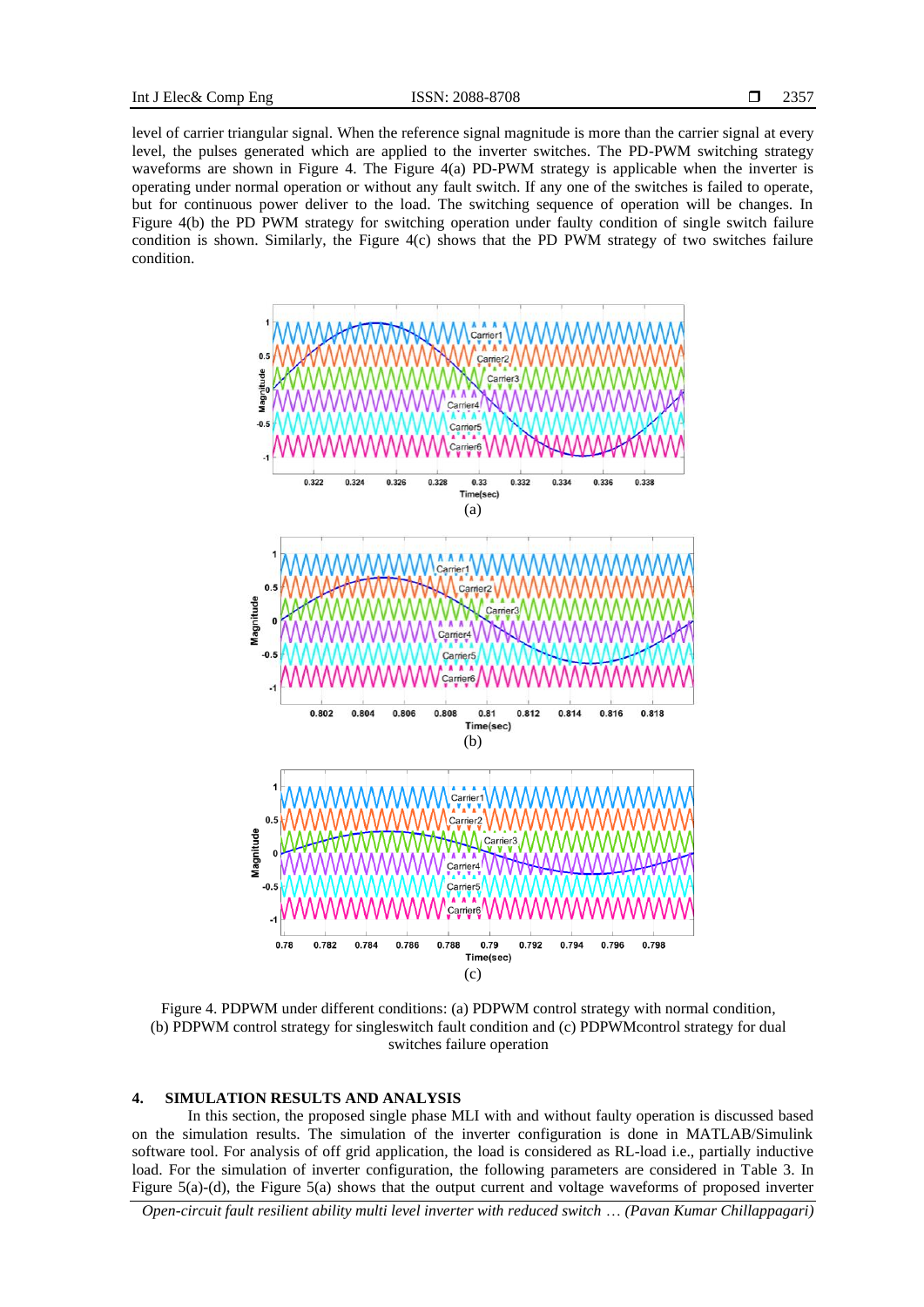with partially inductive load i.e., RL–load for the modulation index of 0.98. It has shown the inverter under normal operation that means without any switch failure.



Figure 5. Voltage and current waveforms of 7-level inverter: (a) proposed inverter output waveforms during normal mode operations for R-L load, (b) inverter output waveform under switch S1 fault condition, (c) load current and voltage waveform under switch S1 faulty resilient condition and (d) load current and voltage waveform under switch S1 and S5 fault resilient condition

The Figure 5(b) shows that, the proposed inverter output current and voltage waveforms operating with fault operation. The inverter is started with normal operation till reaches the 0.52 seconds. At time T=0.52 seconds, the switch S1 is failure to operate the seven level operation. It treated as faulty condition.

Int J Elec& Comp Eng, Vol. 12, No. 3, June 2022: 2353-2362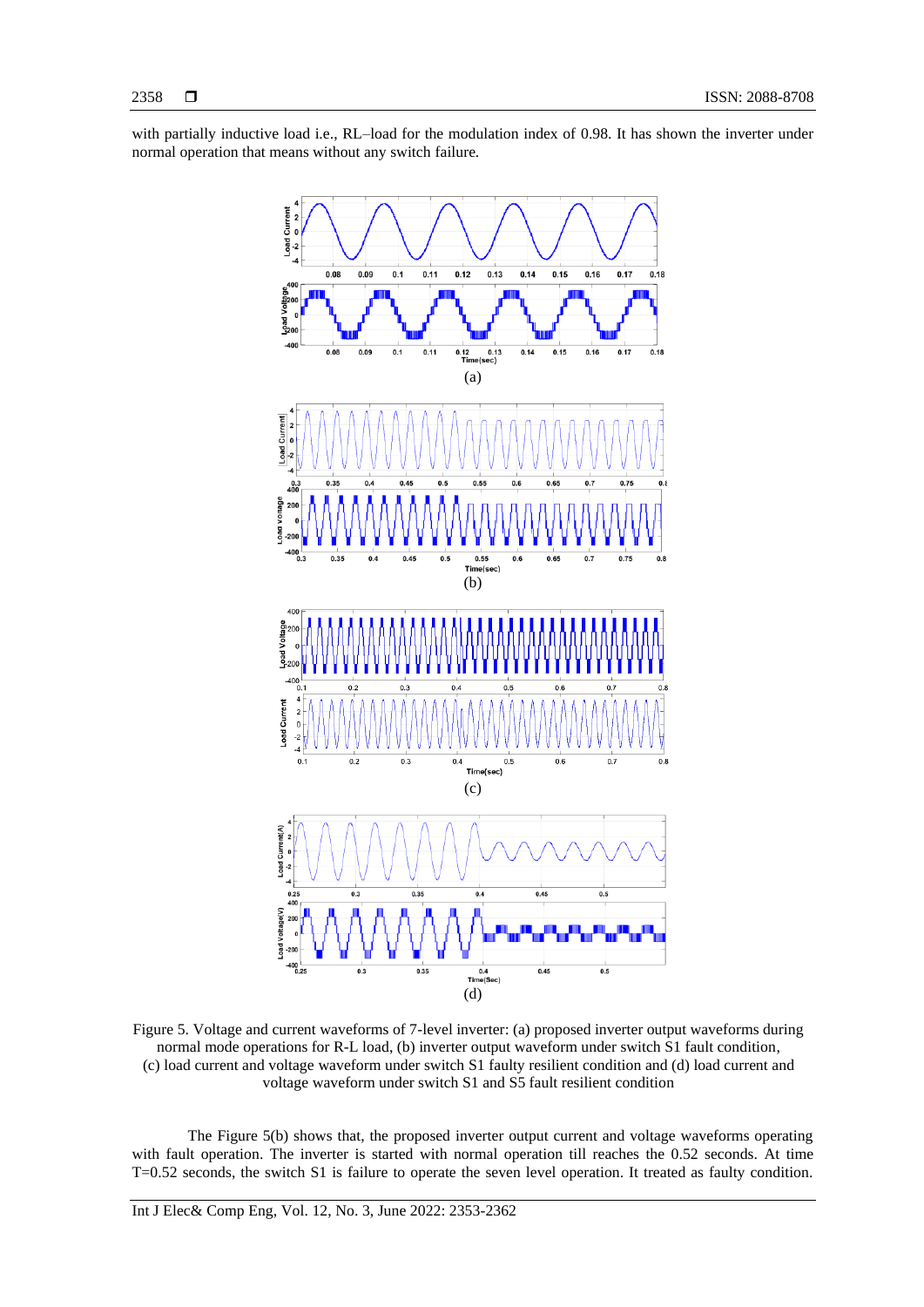Once the switch failure occurs, the output voltage and current waveforms are distorted, so the source and load of connected to the faulty switch inverter may cause damage. To avoid this problem the redundant switching combinations are to be provided to make the system continuous. The resilient operation of the proposed inverter is shown in Figure 5(c) under single switch S4 failure condition. Once the switch failure occurs, in this operation at T=0.52 seconds on words the output voltage level are reduced to five and the same maximum magnitude is presented across the load.

Similarly, the proposed inverter operating under two switches failure condition also the continuous power must be delivered to load without any interruption by using redundant switches with reduced number of levels of output voltages as shown in Figure 5(d). But it is observed that the magnitude of voltage and current is also reduces. To avoid the source and load fluctuations under two switches failure operation, the magnitude of voltage always maintained as rated value by using a tapped transformer. With the transformer operation the output voltage and current waveforms as shown in Figure 6.

Table 4 shows that the comparison of proposed topology with recently proposed topologies of fault resilient tolerance ability. The comparison is analyzed based on number of switches, number of voltage sources, number capacitors, the number of bidirectional switches and turn on switches before and after fault operation. And finally, it reveals that the proposed topology achieves the better performance over the recently presented topologies.





Figure 6. Load current and voltage waveform under switch S1 and S5 fault resilient condition with transformer

|  |  | Table 4. Comparison of recent topologies with proposed |
|--|--|--------------------------------------------------------|
|  |  |                                                        |

| -181 | [26] | [14] | [16] | Proposed topology |
|------|------|------|------|-------------------|
|      |      |      |      |                   |
|      |      |      | 0    |                   |
| 18   |      |      |      |                   |
| 16   |      | 14   | 12   |                   |
|      |      |      |      |                   |
|      |      |      |      |                   |
|      |      |      |      |                   |
|      |      |      |      |                   |
|      |      |      |      |                   |

#### **5. CONCLUSION**

In this work, a novel configuration of a MLI with lower number of switch count is proposed and the reliability of the proposed MLI configuration is improved by analyzing the fault tolerance operation. From the performance analysis in the results, it was observed that, the proposed novel inverter configuration is having enough capability to tolerate open circuit faults not only for single switch and also for number of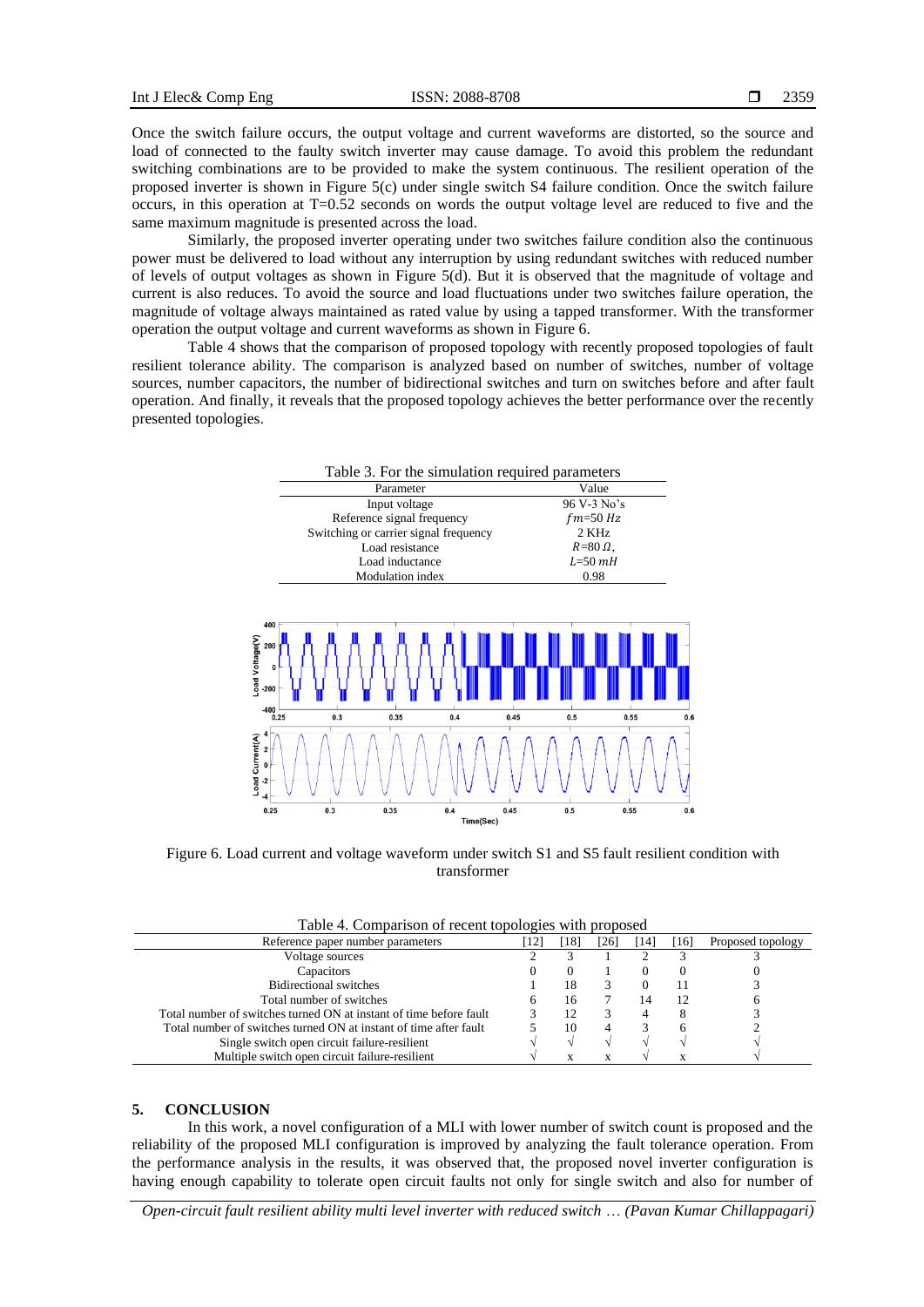switches. And it maintains the constant voltage pre and post fault operation with the help of transformer. And also,it observed that with the help of multi carrier PDPWM switching control strategy the proposed multilevel inverter improved efficiency has enhanced. From this analysis, it is found that it can be applicable for grid connected and adjustable speed drive applications.

## **APPENDIX**



Figure 2. Current direction and working state of each voltage level during normal operation, (a) Mode 1, (b) Mode 2, (c) Mode 3, (d) Mode 4, (e) Mode 5, (f) Mode 6, and (g) Mode 7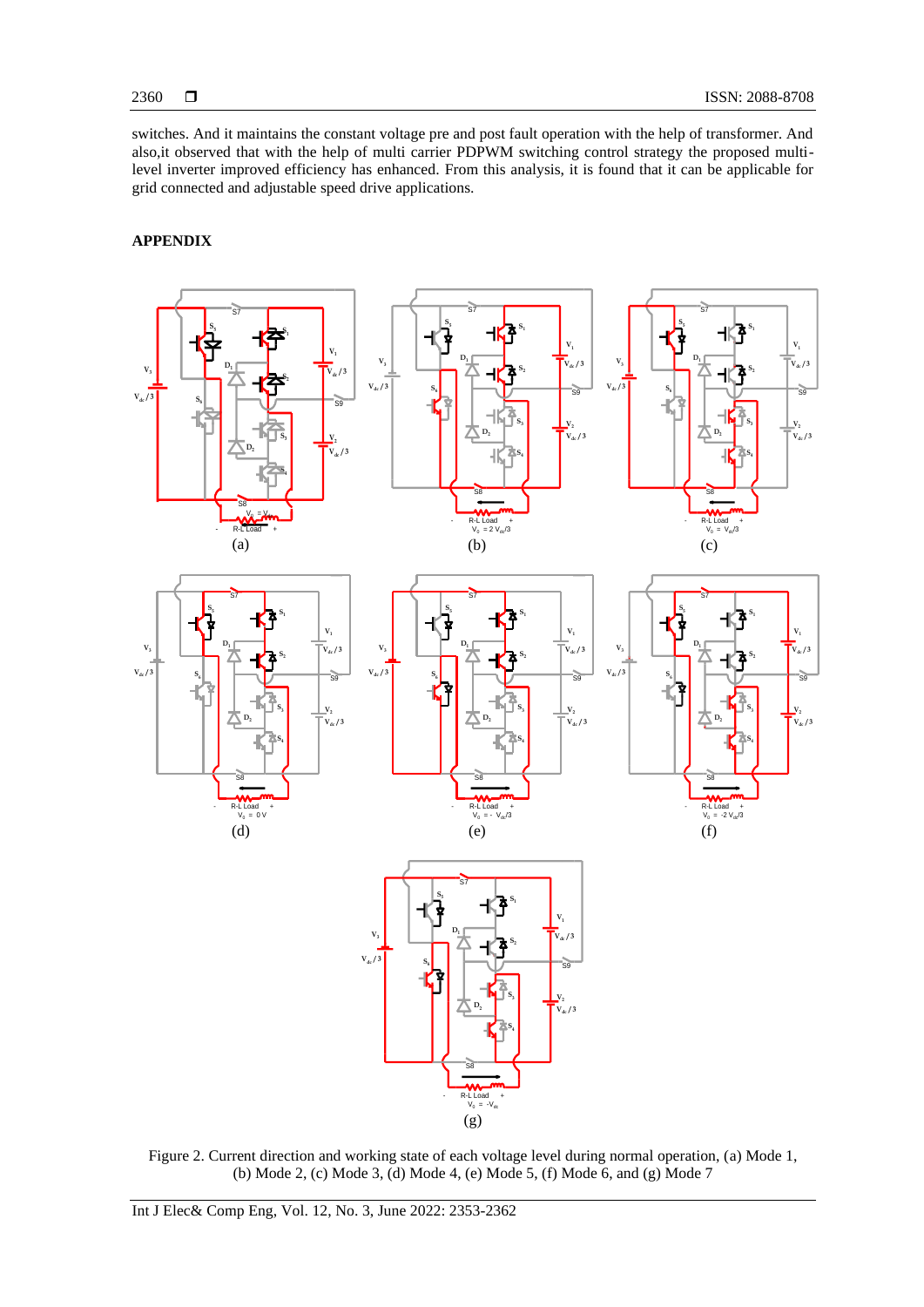

Figure 3. Current direction and working state of each voltage level under fault operation: (a) represents positive higher voltage level, (b) denotes the positive middle voltage level, (c) shows the zero voltage level, (d) represents the negative middle voltage level, and (e) denote the negative higher voltage level during single switch failure

#### **REFERENCES**

- [1] S. Ould Amrouche, D. Rekioua, T. Rekioua, and S. Bacha, "Overview of energy storage in renewable energy systems," *International Journal of Hydrogen Energy*, vol. 41, no. 45, pp. 20914–20927, Dec. 2016, doi: 10.1016/j.ijhydene.2016.06.243.
- [2] B. Singh, B. N. Singh, A. Chandra, K. Al-Haddad, A. Pandey, and D. P. Kothari, "A review of single-phase improved power quality ac\$~\$dc converters," *IEEE Transactions on Industrial Electronics*, vol. 50, no. 5, pp. 962–981, Oct. 2003, doi: 10.1109/TIE.2003.817609.
- [3] A. Bughneda, M. Salem, A. Richelli, D. Ishak, and S. Alatai, "Review of multilevel inverters for PV energy system applications," *Energies*, vol. 14, no. 6, Mar. 2021, Art. no. 1585, doi: 10.3390/en14061585.
- [4] A. Sinha, K. Chandra Jana, and M. Kumar Das, "An inclusive review on different multi-level inverter topologies, their modulation and control strategies for a grid connected photo-voltaic system," *Solar Energy*, vol. 170, pp. 633–657, Aug. 2018, doi: 10.1016/j.solener.2018.06.001.
- [5] L. Franquelo, J. Rodriguez, J. Leon, S. Kouro, R. Portillo, and M. Prats, "The age of multilevel converters arrives," *IEEE Industrial Electronics Magazine*, vol. 2, no. 2, pp. 28–39, Jun. 2008, doi: 10.1109/MIE.2008.923519.
- [6] B. P. McGrath and D. G. Holmes, "Multicarrier PWM strategies for multilevel inverters," *IEEE Transactions on Industrial Electronics*, vol. 49, no. 4, pp. 858–867, Aug. 2002, doi: 10.1109/TIE.2002.801073.
- [7] A. Nabae, I. Takahashi, and H. Akagi, "A new neutral-point-clamped PWM inverter," *IEEE Transactions on Industry Applications*, vol. IA-17, no. 5, pp. 518–523, Sep. 1981, doi: 10.1109/TIA.1981.4503992.
- [8] M. F. Escalante, J.-C. Vannier, and A. Arzande, "Flying capacitor multilevel inverters and DTC motor drive applications," *IEEE Transactions on Industrial Electronics*, vol. 49, no. 4, pp. 809–815, Aug. 2002, doi: 10.1109/TIE.2002.801231.
- [9] V. Anil Kumar and A. Mouttou, "Improved performance with fractional order control for asymmetrical cascaded H-bridge multilevel inverter," *Bulletin of Electrical Engineering and Informatics (BEEI)*, vol. 9, no. 4, pp. 1335–1344, Aug. 2020, doi: 10.11591/eei.v9i4.1885.
- [10] A. M. Rao, N. K. Kumar, and K. Sivakumar, "A multi-level inverter configuration for 4n pole induction motor drive by using conventional two-level inverters," in *2015 IEEE International Conference on Industrial Technology (ICIT)*, Mar. 2015, pp. 592–597, doi: 10.1109/ICIT.2015.7125163.
- [11] M. A. Hutabarat, S. Hasan, A. H. Rambe, and S. Suherman, "Design and simulation hybrid filter for 17 level multilevel inverter," *Bulletin of Electrical Engineering and Informatics (BEEI)*, vol. 9, no. 3, pp. 886–897, Jun. 2020, doi: 10.11591/eei.v9i3.890.
- [12] M. R. A and K. Sivakumar, "A fault-tolerant single-phase five-level inverter for grid-independent PV systems," *IEEE Transactions on Industrial Electronics*, vol. 62, no. 12, pp. 7569–7577, Dec. 2015, doi: 10.1109/TIE.2015.2455523.
- [13] P. C. D. Goud and R. Gupta, "Dual-mode control of multi-functional converter in solar PV system for small off-grid